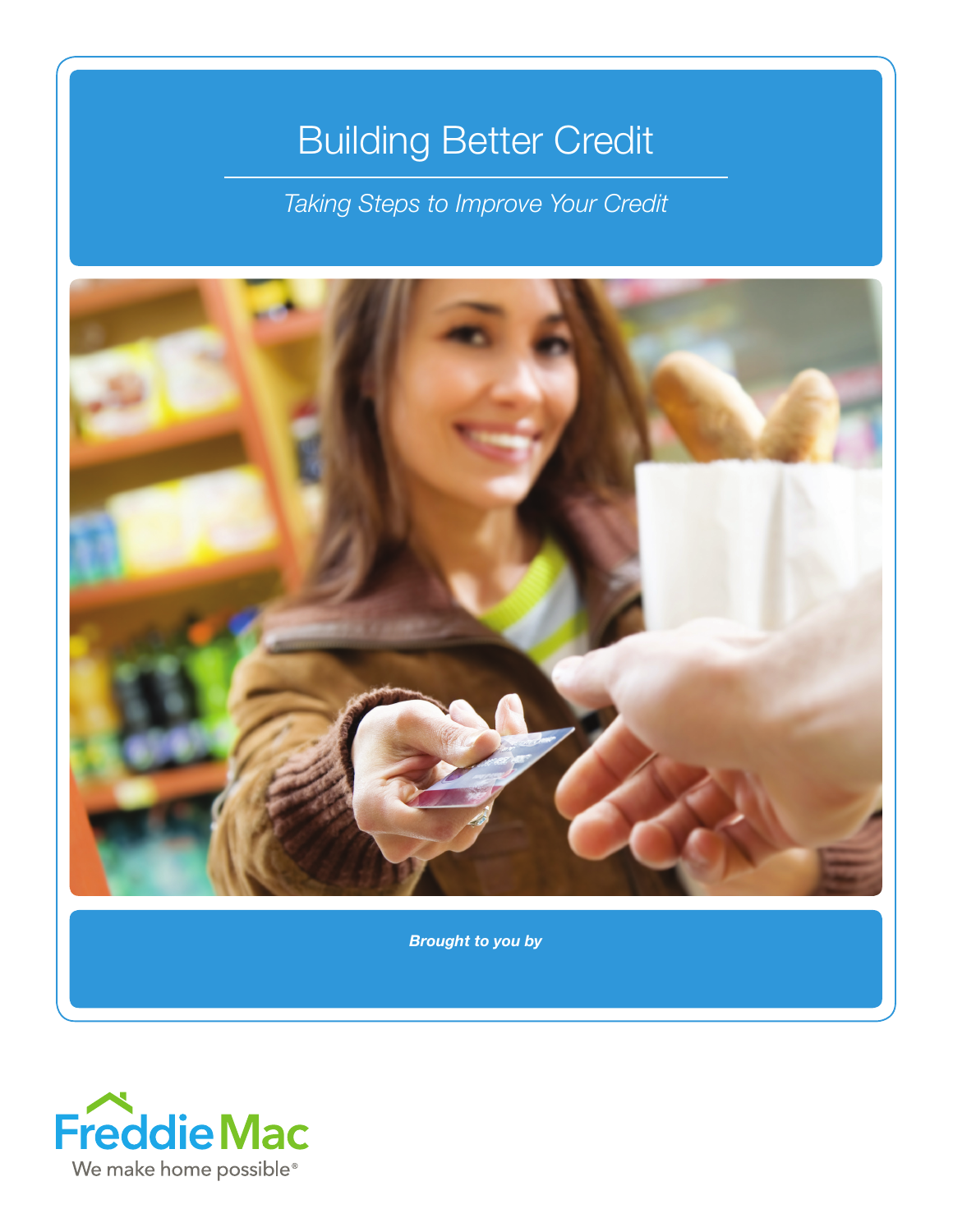## Building Better Credit



Good credit is an increasingly important part of a consumer's financial power, but good credit is no accident. It's the result of discipline and planning. Start today, and your good credit will pay off with better loan terms, lower interest rates, and greater financial opportunities in the future.

#### **Recognize the Value of Good Credit**

A good credit history increases the confidence of lenders and creditors when they loan money to you. When they see that you have paid back your loans as agreed, lenders are more likely to extend credit again. With good credit, you can borrow for major expenses, such as a home, car, or education, and you can borrow money at a lower cost — ultimately saving you money.

#### **Understand Your Credit Score**

When you apply for credit, one of the first things a lender will do is request a copy of your credit report from a credit reporting agency. Your credit report will display a history of your credit activities, along with your credit score. Your credit score is computer generated using a formula that provides a snapshot of your creditworthiness, predicting how likely you are to repay your debts. There are many formulas utilized today, but the most commonly known one is from the Fair Isaac Corporation (FICO). According to their Web site (www.myfico.com), if your credit score is determined using their formula, it will be calculated using the following factors:

- **Payment History** (35 percent) Have your payments been made on time? Have you ever filed for bankruptcy or lost your home to foreclosure? How frequently have your bills gone to collections?
- **Amounts Owed** (30 percent) How much do you owe to creditors and lenders?
- **Length of Credit History** (15 percent) How long have you had credit?
- **New Credit** (10 percent) Does your credit report indicate that you have made numerous applications for new credit and are potentially taking on too much debt? Did you recently receive multiple lines of credit in a short period of time?

**Types of Credit Used** (10 percent) – Does your credit report show a "healthy" mix of credit types in use?

#### **Establish and Maintain Your Good Credit**

Learning how to use credit wisely can put you one step closer to purchasing a home. The credit decisions you make today will impact your financial future. But, before you can begin to use credit wisely, you will need to establish your credit. Here are a few tips to help get you started:

- **Open checking and savings accounts.** When you open a checking and savings account, try to always exceed the minimum balance, never bounce checks, and make regular deposits.
- **Use credit cards carefully.** Credit cards are convenient and easy to use, but using them recklessly can hurt your credit. If you allow your credit cards to reach high, unpaid balances, or if you only pay the minimum amount due, they can cost you hundreds or thousands of dollars in interest alone. On the other hand, if you pay them in full or on time each month, credits cards can help you build excellent credit and reap the benefits that follow.
- **Establish credit independently.** It's important for both partners in a marriage or relationship to establish their own credit to help achieve financial goals and to protect against unforeseen circumstances like death, divorce, or other life changes. Partners should regularly discuss household and personal expenditures to ensure that neither has an excessive amount of charges that cannot be repaid.
- **Honor your promise to pay.** It is essential that you honor your promise to repay loans or credit cards on time and in the amounts scheduled. Contact your lender or creditor immediately if you are experiencing difficulty making payments.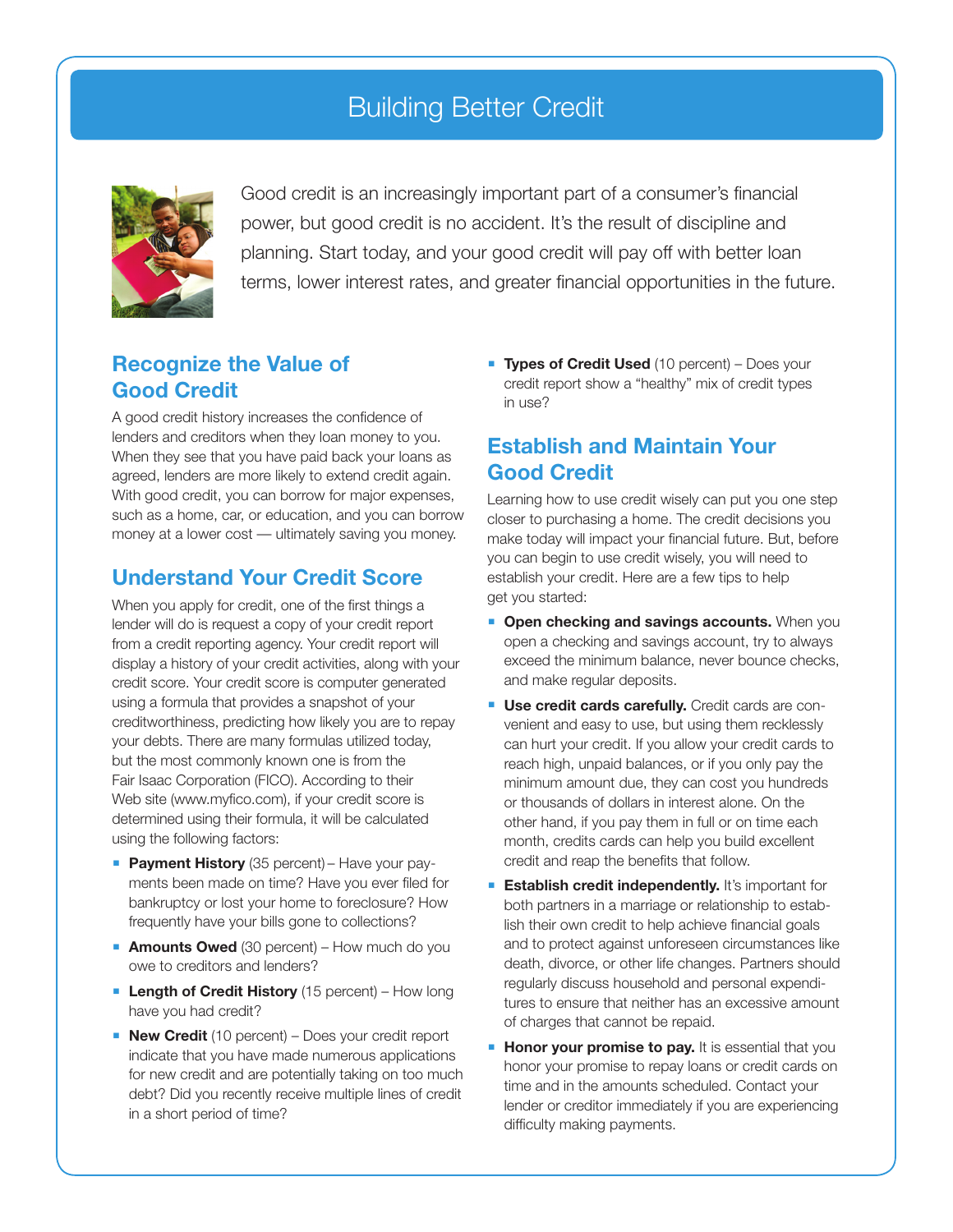**Know what's in your credit report.** Check your credit report at least once each year from www.annualcreditreport.com to ensure its accuracy. If you are planning a large purchase, check your credit report prior to the purchase to avoid any surprises and to allow you plenty of time to correct any errors.

#### **Restore Your Credit**

There may have been a time in your history when you experienced a financial setback resulting in credit problems. If so, there are ways to restore your credit to a more positive position:

- **Contact former creditors with whom you've had a good payment record.** They may be willing to extend you credit to help you re-establish your credit.
- **Carefully review any credit card offers you receive.** You do not want to acquire too many; usually two credit cards will suffice.
- **Avoid disreputable credit repair companies at all costs.** Those that promise a quick, easy fix could take your money and get you into more debt. Instead, contact a reputable nonprofit credit counseling organization.

### **Take Action to Start Improving Your Credit Today**

By understanding credit and credit evaluation systems, you'll be on the right path to realizing your goals and making good decisions. Start now, and your good credit will give you a financial advantage with better loan terms, lower interest rates, and greater financial opportunities down the road, especially when you want to buy a home.

Remember that no credit score lasts forever. It changes over time, so you can improve it over time. Every time you make an on-time payment, lower a balance, or pay off debt, you add another entry to your credit report. Managing your credit well will ultimately result in a higher credit score.

#### **For More Information**

- **Contact a lender, real estate professional or housing counselor to learn more about the mortgage and** homebuying process.
- CreditSmart<sup>®</sup> is a free suite of educational resources to support financial capability and homeownership education. The curriculum covers important topics such as credit, money management and responsible homeownership. To learn more, visit http://www.freddiemac.com/CreditSmart
- CreditSmart<sup>®</sup> Homebuyer U is a free, online consumer education course offered within the CreditSmart suite that presents key learning principles for homebuyer preparedness and education. To learn more, visit http://www.freddiemac.com/CreditSmart/HomebuyerU
- Visit My Home by Freddie Mac® for information on buying a home and the mortgage process, as well as a suite of tools to help you make informed decisions. https://myhome.freddiemac.com/
- To find a HUD-approved housing counseling agency near you, visit www.hud.gov or call 800-569-4287.

#### **Source**

Content adapted from Freddie Mac's award-winning CreditSmart, a multilingual financial education curriculum designed to help consumers build and maintain better credit, make sound financial decisions, and understand the steps to sustainable homeownership.